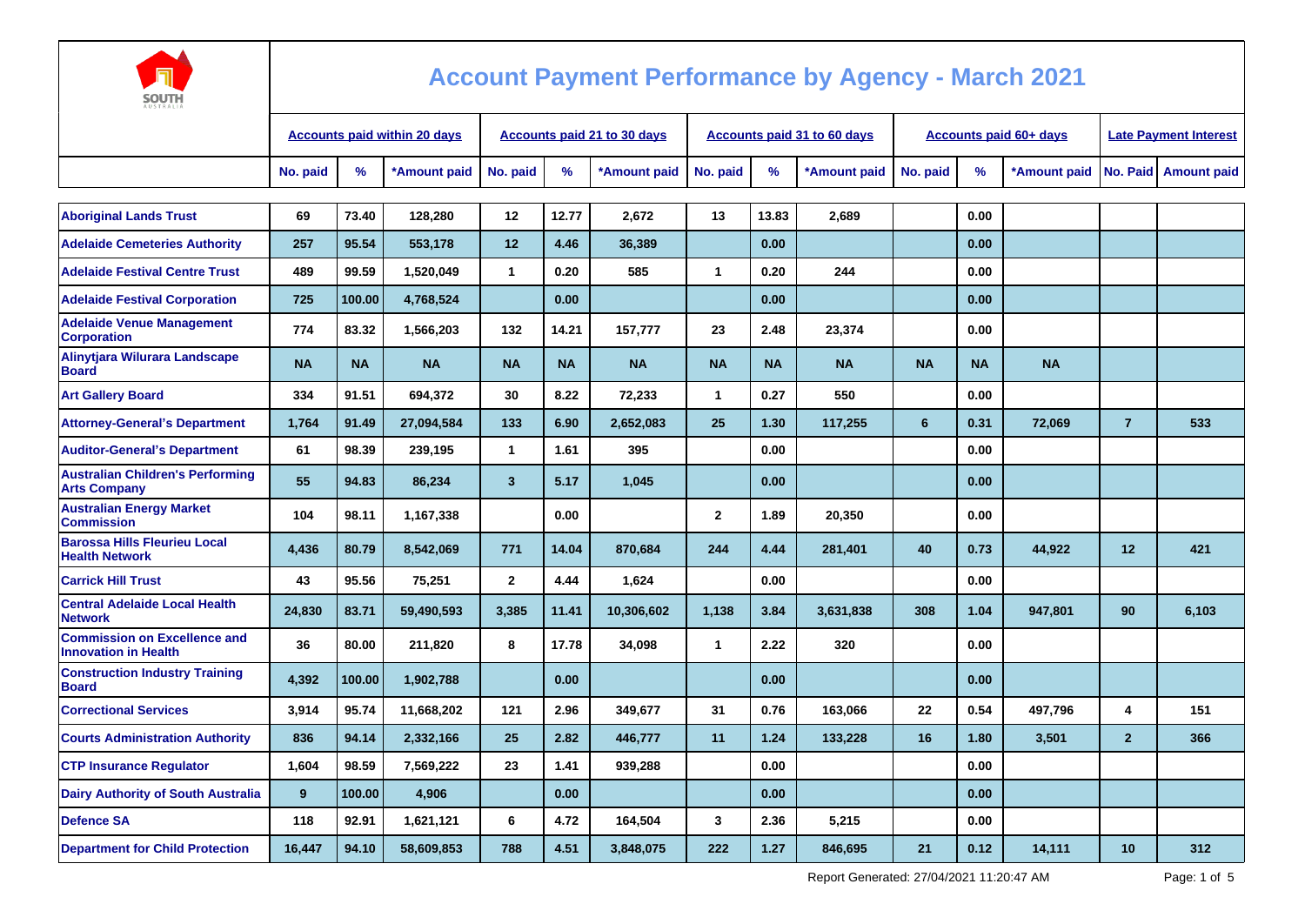

| AUSTRALIA                                                                           |                                     |           |              |                                    |           |              |                                    |           |              |                               |           |              |                              |                        |
|-------------------------------------------------------------------------------------|-------------------------------------|-----------|--------------|------------------------------------|-----------|--------------|------------------------------------|-----------|--------------|-------------------------------|-----------|--------------|------------------------------|------------------------|
|                                                                                     | <b>Accounts paid within 20 days</b> |           |              | <b>Accounts paid 21 to 30 days</b> |           |              | <b>Accounts paid 31 to 60 days</b> |           |              | <b>Accounts paid 60+ days</b> |           |              | <b>Late Payment Interest</b> |                        |
|                                                                                     | No. paid                            | $\%$      | *Amount paid | No. paid                           | %         | *Amount paid | No. paid                           | $\%$      | *Amount paid | No. paid                      | %         | *Amount paid |                              | No. Paid   Amount paid |
| <b>Department for Education</b>                                                     | 10,558                              | 95.12     | 152,555,628  | 426                                | 3.84      | 16,793,242   | 105                                | 0.95      | 404,898      | 11                            | 0.10      | 21,685       | 5                            | 402                    |
| <b>Department for Energy and Mining</b>                                             | 483                                 | 92.35     | 59,934,687   | 31                                 | 5.93      | 774,244      | $\overline{7}$                     | 1.34      | 988,806      | $\overline{2}$                | 0.38      | 900          | $\overline{2}$               | 1,420                  |
| <b>Department for Environment and</b><br><b>Water</b>                               | 2,604                               | 90.51     | 10,998,716   | 200                                | 6.95      | 1,624,964    | 56                                 | 1.95      | 338,672      | 17                            | 0.59      | 22,281       |                              |                        |
| <b>Department for Health and</b><br>Wellbeing                                       | 6,588                               | 81.97     | 63,891,866   | 971                                | 12.08     | 16,155,791   | 413                                | 5.14      | 8,813,490    | 65                            | 0.81      | 1,140,515    | 119                          | 10,104                 |
| Department for Infrastructure and<br><b>Transport</b>                               | 25,671                              | 91.15     | 340,821,124  | 1,892                              | 6.72      | 13,278,948   | 567                                | 2.01      | 5,086,800    | 33                            | 0.12      | 477,529      | 23                           | 1,802                  |
| Department for Innovation and<br><b>Skills</b>                                      | 2,350                               | 98.62     | 36,394,411   | 25                                 | 1.05      | 154,626      | $\overline{7}$                     | 0.29      | 24,026       | $\mathbf{1}$                  | 0.04      | 50,000       |                              |                        |
| <b>Department for Trade and</b><br><b>Investment</b>                                | 230                                 | 85.82     | 2,063,920    | 31                                 | 11.57     | 246,653      | $\overline{7}$                     | 2.61      | 20,203       |                               | 0.00      |              |                              |                        |
| <b>Department of Human Services</b>                                                 | 6,567                               | 94.61     | 190,750,948  | 284                                | 4.09      | 1,143,006    | 79                                 | 1.14      | 426,010      | 11                            | 0.16      | 14,890       | 6                            | 169                    |
| <b>Department of Primary Industries</b><br>and Regions SA                           | 2,020                               | 88.60     | 14,017,585   | 204                                | 8.95      | 1,564,879    | 48                                 | 2.11      | 998,773      | 8                             | 0.35      | 23,967       | 9                            | 1,053                  |
| <b>Department of Treasury and</b><br><b>Finance</b>                                 | 1,267                               | 89.29     | 3,929,844    | 116                                | 8.17      | 1,527,326    | 32                                 | 2.26      | 156,867      | 4                             | 0.28      | 2,513        | 6                            | 167                    |
| <b>Distribution Lessor Corporation</b>                                              | $\overline{2}$                      | 100.00    | 250          |                                    | 0.00      |              |                                    | 0.00      |              |                               | 0.00      |              |                              |                        |
| <b>Education &amp; Early Childhood</b><br><b>Registration &amp; Standards Board</b> | 27                                  | 100.00    | 46,637       |                                    | 0.00      |              |                                    | 0.00      |              |                               | 0.00      |              |                              |                        |
| <b>Electoral Commission SA</b>                                                      | 93                                  | 98.94     | 661,730      |                                    | 0.00      |              | $\mathbf{1}$                       | 1.06      | 134          |                               | 0.00      |              |                              |                        |
| <b>Environment Protection Authority</b>                                             | 188                                 | 96.41     | 521,440      | $\overline{7}$                     | 3.59      | 209,044      |                                    | 0.00      |              |                               | 0.00      |              |                              |                        |
| <b>Essential Services Commission</b>                                                | 31                                  | 93.94     | 91,245       | 1                                  | 3.03      | 550          | 1                                  | 3.03      | 790          |                               | 0.00      |              |                              |                        |
| <b>Eyre and Far North Local Health</b><br><b>Network</b>                            | 1,893                               | 79.97     | 2,717,742    | 346                                | 14.62     | 391,973      | 106                                | 4.48      | 78,779       | 22                            | 0.93      | 12,109       | $\overline{2}$               | 42                     |
| <b>Eyre Peninsula Landscape Board</b>                                               | <b>NA</b>                           | <b>NA</b> | <b>NA</b>    | <b>NA</b>                          | <b>NA</b> | <b>NA</b>    | <b>NA</b>                          | <b>NA</b> | <b>NA</b>    | <b>NA</b>                     | <b>NA</b> | NA           |                              |                        |
| <b>Flinders and Upper North Local</b><br><b>Health Network</b>                      | 1,696                               | 85.87     | 3,835,022    | 213                                | 10.78     | 466,298      | 57                                 | 2.89      | 151,652      | 9                             | 0.46      | 35,875       | 4                            | 361                    |
| <b>Generation Lessor Corporation</b>                                                | $\overline{2}$                      | 100.00    | 250          |                                    | 0.00      |              |                                    | 0.00      |              |                               | 0.00      |              |                              |                        |
| <b>Green Adelaide Board</b>                                                         | <b>NA</b>                           | <b>NA</b> | <b>NA</b>    | <b>NA</b>                          | <b>NA</b> | <b>NA</b>    | <b>NA</b>                          | <b>NA</b> | <b>NA</b>    | <b>NA</b>                     | <b>NA</b> | <b>NA</b>    |                              |                        |
| <b>Green Industries SA</b>                                                          | 104                                 | 99.05     | 7,595,346    |                                    | 0.00      |              | 1                                  | 0.95      | 7,480        |                               | 0.00      |              |                              |                        |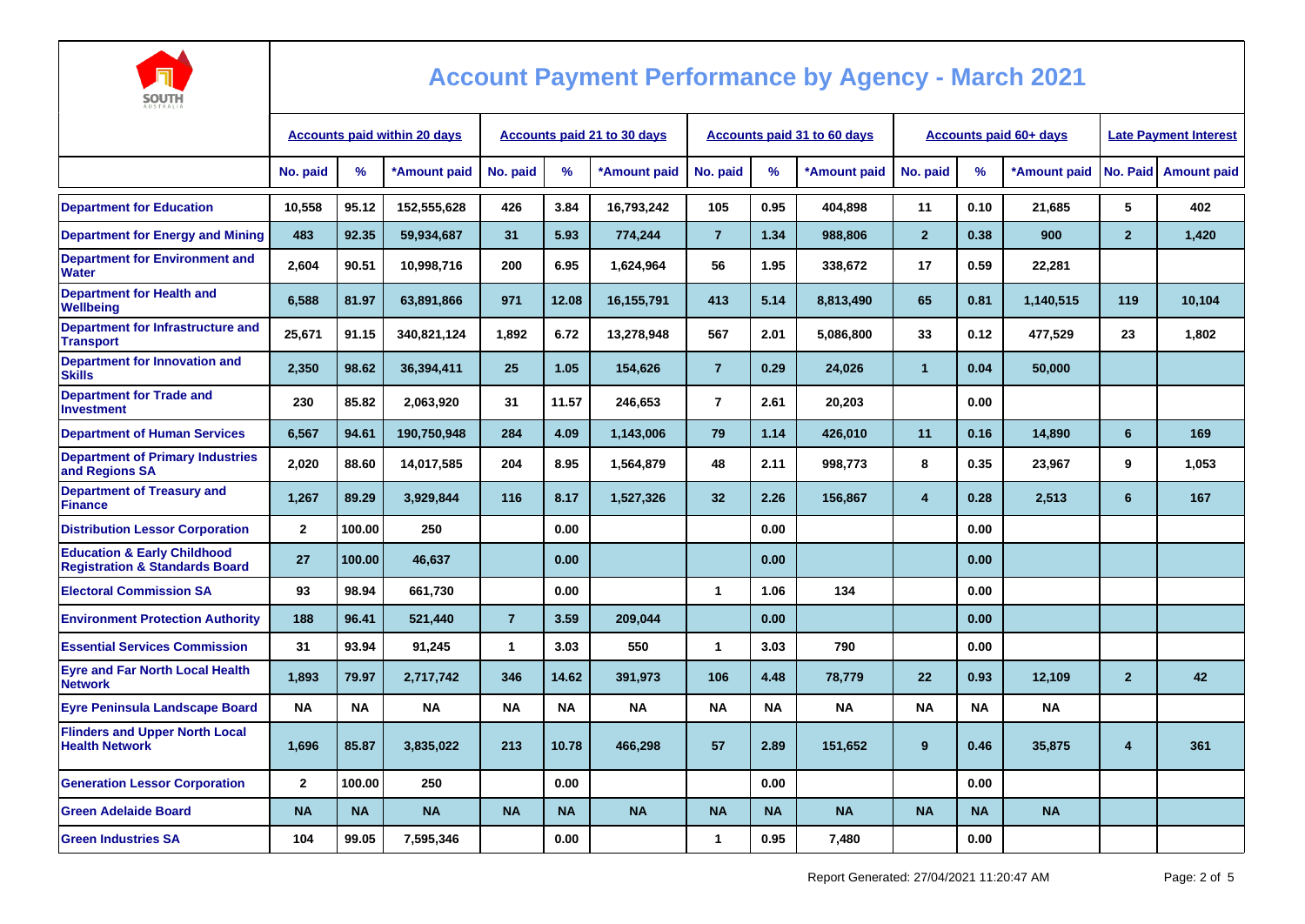

| AUSTRALIA                                                         |                                     |           |              |                                    |           |              |                         |           |                                    |                |                               |                              |              |                      |
|-------------------------------------------------------------------|-------------------------------------|-----------|--------------|------------------------------------|-----------|--------------|-------------------------|-----------|------------------------------------|----------------|-------------------------------|------------------------------|--------------|----------------------|
|                                                                   | <b>Accounts paid within 20 days</b> |           |              | <b>Accounts paid 21 to 30 days</b> |           |              |                         |           | <b>Accounts paid 31 to 60 days</b> |                | <b>Accounts paid 60+ days</b> | <b>Late Payment Interest</b> |              |                      |
|                                                                   | No. paid                            | $\%$      | *Amount paid | No. paid                           | %         | *Amount paid | No. paid                | %         | *Amount paid                       | No. paid       | %                             | *Amount paid                 |              | No. Paid Amount paid |
| <b>Hills and Fleurieu Landscape</b><br><b>Board</b>               | <b>NA</b>                           | <b>NA</b> | <b>NA</b>    | <b>NA</b>                          | <b>NA</b> | <b>NA</b>    | <b>NA</b>               | <b>NA</b> | <b>NA</b>                          | <b>NA</b>      | <b>NA</b>                     | <b>NA</b>                    |              |                      |
| <b>History Trust of South Australia</b>                           | 171                                 | 95.00     | 280,980      | 6                                  | 3.33      | 20,146       | $\mathbf{2}$            | 1.11      | 22,987                             | $\mathbf{1}$   | 0.56                          | 7,688                        | $\mathbf{2}$ | 110                  |
| <b>HomeStart Finance</b>                                          | 385                                 | 70.51     | 1,209,888    | 161                                | 29.49     | 704,203      |                         | 0.00      |                                    |                | 0.00                          |                              |              |                      |
| <b>Infrastructure South Australia</b>                             | 35                                  | 97.22     | 104,776      | $\mathbf{1}$                       | 2.78      | 16,863       |                         | 0.00      |                                    |                | 0.00                          |                              |              |                      |
| <b>International Koala Centre of</b><br><b>Excellence</b>         | <b>NA</b>                           | <b>NA</b> | <b>NA</b>    | <b>NA</b>                          | <b>NA</b> | <b>NA</b>    | <b>NA</b>               | <b>NA</b> | <b>NA</b>                          | <b>NA</b>      | <b>NA</b>                     | <b>NA</b>                    |              |                      |
| <b>Kangaroo Island Landscape Board</b>                            | <b>NA</b>                           | <b>NA</b> | <b>NA</b>    | <b>NA</b>                          | <b>NA</b> | <b>NA</b>    | <b>NA</b>               | <b>NA</b> | <b>NA</b>                          | <b>NA</b>      | <b>NA</b>                     | <b>NA</b>                    |              |                      |
| <b>Legal Services Commission</b>                                  | <b>NA</b>                           | <b>NA</b> | <b>NA</b>    | <b>NA</b>                          | <b>NA</b> | <b>NA</b>    | <b>NA</b>               | <b>NA</b> | <b>NA</b>                          | <b>NA</b>      | <b>NA</b>                     | <b>NA</b>                    |              |                      |
| <b>Libraries Board of South Australia</b>                         | 157                                 | 89.71     | 1.399.402    | 16                                 | 9.14      | 135.709      | $\mathbf{2}$            | 1.14      | 1.486                              |                | 0.00                          |                              |              |                      |
| <b>Lifetime Support Authority</b>                                 | 2,088                               | 93.93     | 3,367,606    | 96                                 | 4.32      | 171,382      | 32 <sub>2</sub>         | 1.44      | 81,839                             | $\overline{7}$ | 0.31                          | 2,582                        | $\mathbf 1$  | 10                   |
| <b>Limestone Coast Landscape</b><br><b>Board</b>                  | <b>NA</b>                           | NA        | <b>NA</b>    | <b>NA</b>                          | ΝA        | <b>NA</b>    | <b>NA</b>               | ΝA        | ΝA                                 | <b>NA</b>      | <b>NA</b>                     | <b>NA</b>                    |              |                      |
| <b>Limestone Coast Local Health</b><br><b>Network</b>             | 1,970                               | 86.03     | 4,047,859    | 258                                | 11.27     | 347,884      | 55                      | 2.40      | 85,582                             | $\overline{7}$ | 0.31                          | 12,299                       |              |                      |
| <b>Local Government Finance</b><br><b>Authority</b>               | 29                                  | 93.55     | 85,276       | $\mathbf{2}$                       | 6.45      | 6,780        |                         | 0.00      |                                    |                | 0.00                          |                              |              |                      |
| <b>Motor Accident Commission</b>                                  | $\overline{\mathbf{4}}$             | 80.00     | 6.855        | $\mathbf{1}$                       | 20.00     | 140          |                         | 0.00      |                                    |                | 0.00                          |                              |              |                      |
| <b>Murraylands and Riverland</b><br><b>Landscape Board</b>        | <b>NA</b>                           | <b>NA</b> | <b>NA</b>    | <b>NA</b>                          | <b>NA</b> | <b>NA</b>    | <b>NA</b>               | <b>NA</b> | <b>NA</b>                          | <b>NA</b>      | <b>NA</b>                     | <b>NA</b>                    |              |                      |
| <b>Museum Board</b>                                               | 145                                 | 86.31     | 486.432      | 20                                 | 11.90     | 58.695       | $\overline{\mathbf{3}}$ | 1.79      | 4,272                              |                | 0.00                          |                              |              |                      |
| <b>Northern Adelaide Local Health</b><br><b>Network</b>           | 5,565                               | 85.55     | 10,976,199   | 542                                | 8.33      | 2,837,457    | 294                     | 4.52      | 1,848,090                          | 104            | 1.60                          | 380,961                      | 42           | 3,489                |
| <b>Northern and Yorke Landscape</b><br><b>Board</b>               | <b>NA</b>                           | <b>NA</b> | <b>NA</b>    | <b>NA</b>                          | <b>NA</b> | <b>NA</b>    | <b>NA</b>               | <b>NA</b> | <b>NA</b>                          | <b>NA</b>      | <b>NA</b>                     | <b>NA</b>                    |              |                      |
| <b>Office for Recreation, Sport and</b><br><b>Racing</b>          | 1,033                               | 97.64     | 2,237,830    | 19                                 | 1.80      | 85,249       | 6                       | 0.57      | 515                                |                | 0.00                          |                              |              |                      |
| Office of the Commissioner for<br><b>Public Sector Employment</b> | 126                                 | 80.77     | 466,213      | 27                                 | 17.31     | 43,821       | $\mathbf{3}$            | 1.92      | 5,807                              |                | 0.00                          |                              |              |                      |
| <b>Premier and Cabinet</b>                                        | 899                                 | 89.28     | 14,969,338   | 95                                 | 9.43      | 1,152,050    | 13                      | 1.29      | 862,360                            |                | 0.00                          |                              |              |                      |
| <b>Public Trustee</b>                                             | 86                                  | 94.51     | 1,147,199    | 3                                  | 3.30      | 3,746        | $\overline{2}$          | 2.20      | 451                                |                | 0.00                          |                              |              |                      |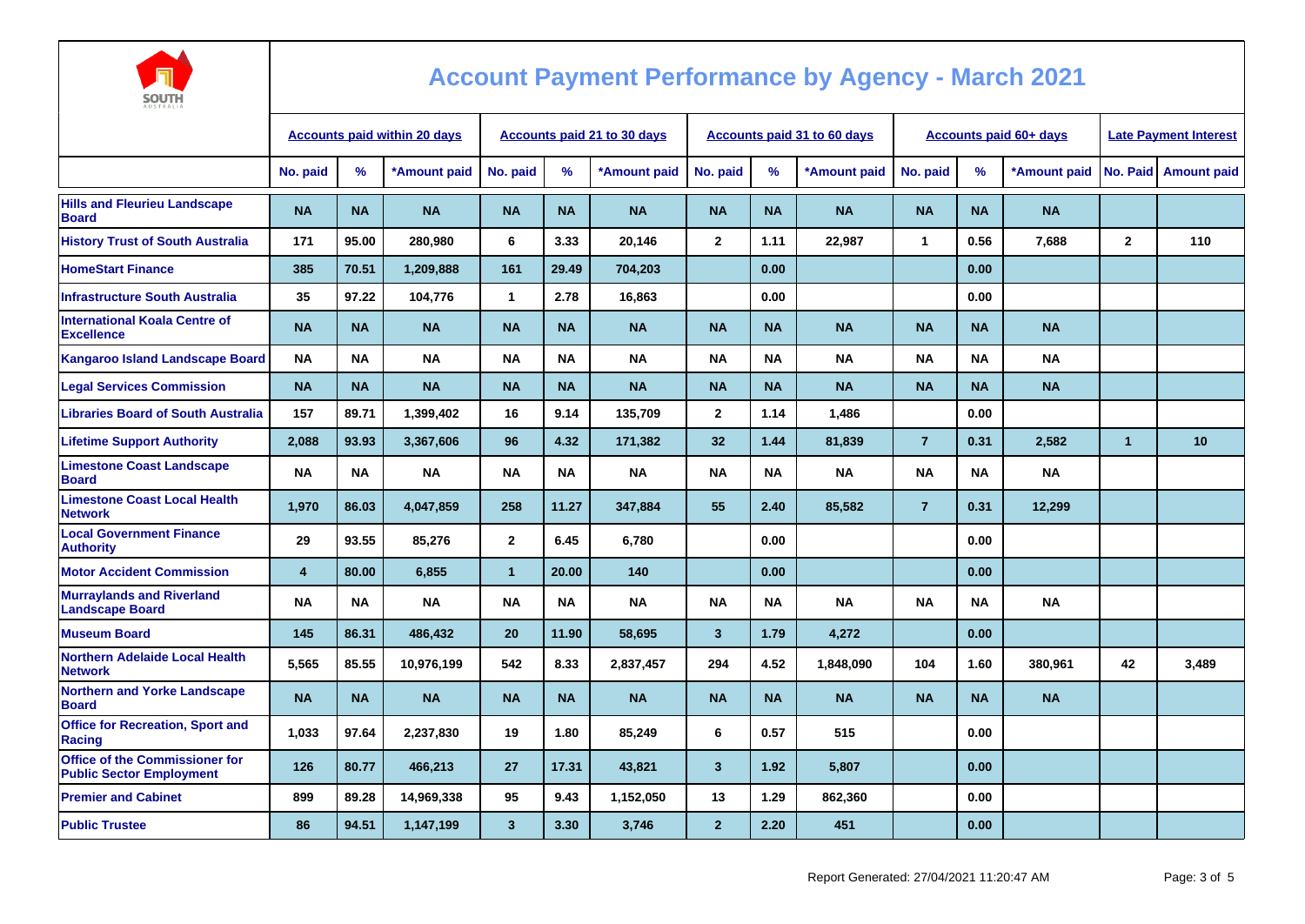

| <b>AUSTRALIA</b>                                                        |                                     |           |              |                             |           |              |                |           |                             |                        |           |              |                              |                        |
|-------------------------------------------------------------------------|-------------------------------------|-----------|--------------|-----------------------------|-----------|--------------|----------------|-----------|-----------------------------|------------------------|-----------|--------------|------------------------------|------------------------|
|                                                                         | <b>Accounts paid within 20 days</b> |           |              | Accounts paid 21 to 30 days |           |              |                |           | Accounts paid 31 to 60 days | Accounts paid 60+ days |           |              | <b>Late Payment Interest</b> |                        |
|                                                                         | No. paid                            | %         | *Amount paid | No. paid                    | %         | *Amount paid | No. paid       | $\%$      | *Amount paid                | No. paid               | $\%$      | *Amount paid |                              | No. Paid   Amount paid |
| <b>ReturnToWorkSA</b>                                                   | 212                                 | 95.50     | 4,156,094    | 9                           | 4.05      | 1,410,730    | $\mathbf{1}$   | 0.45      | 10,735                      |                        | 0.00      |              |                              |                        |
| <b>Riverland Mallee Coorong Local</b><br><b>Health Network</b>          | 2,857                               | 88.53     | 4,825,674    | 282                         | 8.74      | 329,420      | 68             | 2.11      | 46,726                      | 20                     | 0.62      | 70,382       | 11                           | 746                    |
| <b>SA Ambulance Service</b>                                             | 3.139                               | 88.32     | 6.168.795    | 311                         | 8.75      | 1.299.629    | 87             | 2.45      | 965,434                     | 17                     | 0.48      | 19,263       | 8                            | 428                    |
| <b>SA Country Fire Service</b>                                          | 1,979                               | 92.65     | 6,699,628    | 129                         | 6.04      | 3,124,717    | 26             | 1.22      | 52,537                      | $\overline{2}$         | 0.09      | 474          |                              |                        |
| <b>SACE Board of South Australia</b>                                    | 141                                 | 96.58     | 262,442      | 3                           | 2.05      | 2,757        | $\mathbf{2}$   | 1.37      | 255                         |                        | 0.00      |              |                              |                        |
| <b>South Australia Police</b>                                           | 4,450                               | 87.74     | 21,938,630   | 522                         | 10.29     | 4.099.895    | 92             | 1.81      | 575.172                     | 8                      | 0.16      | 22,820       | 11                           | 706                    |
| <b>South Australian Arid Lands</b><br><b>Landscape Board</b>            | <b>NA</b>                           | <b>NA</b> | <b>NA</b>    | <b>NA</b>                   | <b>NA</b> | <b>NA</b>    | <b>NA</b>      | <b>NA</b> | <b>NA</b>                   | <b>NA</b>              | <b>NA</b> | <b>NA</b>    |                              |                        |
| <b>South Australian Country Arts</b><br><b>Trust</b>                    | 344                                 | 93.22     | 837,518      | 25                          | 6.78      | 5,338        |                | 0.00      |                             |                        | 0.00      |              |                              |                        |
| <b>South Australian Film Corporation</b>                                | 64                                  | 86.49     | 207,474      | 8                           | 10.81     | 17,602       |                | 0.00      |                             | $\overline{2}$         | 2.70      |              |                              |                        |
| <b>South Australian Fire and</b><br><b>Emergency Service Commission</b> | 113                                 | 92.62     | 790,721      | $\overline{7}$              | 5.74      | 34,069       | $\overline{2}$ | 1.64      | 4,640                       |                        | 0.00      |              |                              |                        |
| <b>South Australian Forestry</b><br><b>Corporation</b>                  | 191                                 | 97.95     | 997,862      | 3                           | 1.54      | 25,450       | $\mathbf{1}$   | 0.51      | 16,500                      |                        | 0.00      |              |                              |                        |
| <b>South Australian Government</b><br><b>Financing Authority</b>        | 324                                 | 80.00     | 9,747,742    | 79                          | 19.51     | 7,835,630    | $\overline{2}$ | 0.49      | 17,338                      |                        | 0.00      |              | $\overline{1}$               | 23                     |
| <b>South Australian Housing Trust</b>                                   | 19,088                              | 99.32     | 39,654,074   | 112                         | 0.58      | 766,950      | 16             | 0.08      | 48,659                      | $\mathbf{2}$           | 0.01      | 3.529        | $\mathbf{1}$                 | 12                     |
| South Australian Metropolitan Fire<br><b>Service</b>                    | 573                                 | 91.24     | 1,994,430    | 43                          | 6.85      | 187,587      | 11             | 1.75      | 25,833                      | $\mathbf{1}$           | 0.16      | 11,122       | $\blacktriangleleft$         | 86                     |
| <b>South Australian Productivity</b><br><b>Commission</b>               | 14                                  | 100.00    | 27,382       |                             | 0.00      |              |                | 0.00      |                             |                        | 0.00      |              |                              |                        |
| <b>South Australian State Emergency</b><br><b>Service</b>               | 490                                 | 96.27     | 1,478,614    | 16                          | 3.14      | 21,829       | $\mathbf{3}$   | 0.59      | 29,814                      |                        | 0.00      |              |                              |                        |
| <b>South Australian Tourism</b><br><b>Commission</b>                    | 636                                 | 91.64     | 6,148,202    | 52                          | 7.49      | 320,245      | 6              | 0.86      | 51,872                      |                        | 0.00      |              | $\mathbf{2}$                 | 39                     |
| <b>South Australian Water</b><br><b>Corporation</b>                     | 3,916                               | 97.70     | 67,854,781   | 86                          | 2.15      | 820,902      | 3 <sup>2</sup> | 0.07      | 27,525                      | $\overline{3}$         | 0.07      | 3,923        | $\mathbf{3}$                 | 116                    |
| <b>Southern Adelaide Local Health</b><br><b>Network</b>                 | 6.202                               | 77.13     | 17,031,264   | 1,184                       | 14.72     | 5,731,474    | 471            | 5.86      | 1,590,050                   | 184                    | 2.29      | 475,223      | 33                           | 1.092                  |
| <b>State Governor's Establishment</b>                                   | 122                                 | 99.19     | 515,270      | $\blacktriangleleft$        | 0.81      | 759          |                | 0.00      |                             |                        | 0.00      |              |                              |                        |